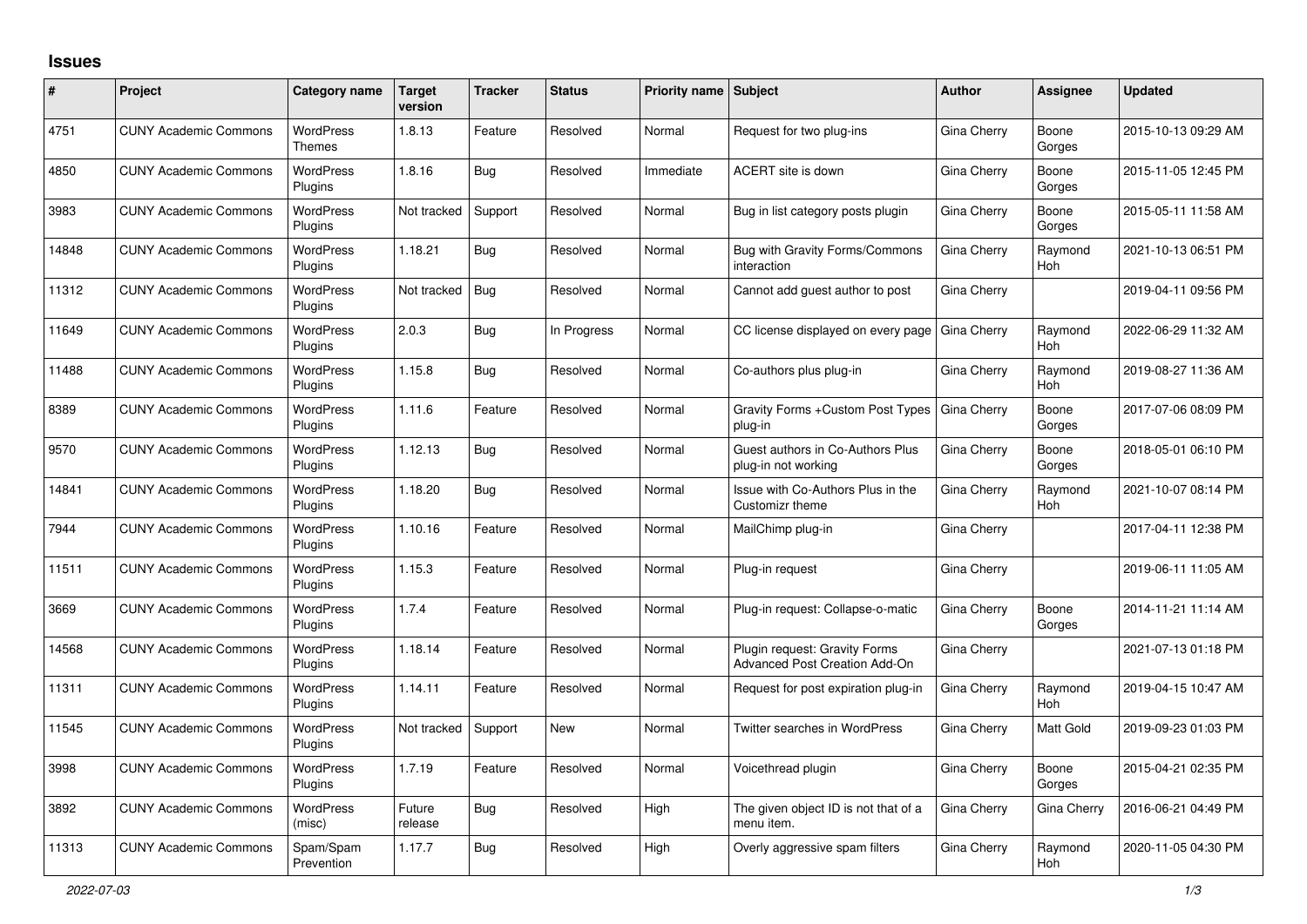| #     | Project                      | <b>Category name</b>         | <b>Target</b><br>version | <b>Tracker</b> | <b>Status</b> | <b>Priority name Subject</b> |                                                                              | Author             | Assignee              | <b>Updated</b>      |
|-------|------------------------------|------------------------------|--------------------------|----------------|---------------|------------------------------|------------------------------------------------------------------------------|--------------------|-----------------------|---------------------|
| 13969 | <b>CUNY Academic Commons</b> | Server                       | Not tracked              | <b>Bug</b>     | Resolved      | Normal                       | Problems accessing the Commons                                               | <b>Gina Cherry</b> |                       | 2021-02-11 03:10 PM |
| 11441 | <b>CUNY Academic Commons</b> | Reply By Email               | 1.15.3                   | Bug            | Resolved      | Normal                       | Blog/group comments                                                          | Gina Cherry        | Raymond<br>Hoh        | 2019-06-11 11:05 AM |
| 15094 | <b>CUNY Academic Commons</b> | Group Invitations            | 2.0.0                    | <b>Bug</b>     | Resolved      | Normal                       | Group admins added to site as<br>authors, not admins                         | Gina Cherry        | Boone<br>Gorges       | 2022-05-26 11:36 AM |
| 11451 | <b>CUNY Academic Commons</b> | Group Blogs                  | 1.16                     | Feature        | Resolved      | Normal                       | 'Send to group' checkbox should<br>remain unchecked for saved draft<br>posts | Gina Cherry        | Boone<br>Gorges       | 2019-12-04 10:51 AM |
| 11398 | <b>CUNY Academic Commons</b> | Email<br>Notifications       | 1.15                     | Bug            | Resolved      | Normal                       | Blog post notification emails are not<br>formatted                           | Gina Cherry        | Raymond<br><b>Hoh</b> | 2019-05-07 03:22 PM |
| 12036 | <b>CUNY Academic Commons</b> | Email<br>Notifications       |                          | Bug            | Resolved      | Normal                       | Blog post notification not sent to<br>group                                  | Gina Cherry        |                       | 2019-11-04 11:36 AM |
| 10800 | <b>CUNY Academic Commons</b> | Email<br>Notifications       | 1.14.3                   | Bug            | Resolved      | Normal                       | Duplicate email notifications on blog<br>comments                            | Gina Cherry        | Raymond<br><b>Hoh</b> | 2019-02-13 06:05 PM |
| 3976  | <b>CUNY Academic Commons</b> | Email<br>Notifications       | 1.7.18                   | Feature        | Resolved      | Normal                       | Emails to blog subscribers should<br>be sent in HTML                         | Gina Cherry        | Boone<br>Gorges       | 2015-04-12 02:18 PM |
| 11513 | <b>CUNY Academic Commons</b> | Email<br>Notifications       | 1.15.4                   | Bug            | Resolved      | Normal                       | Extra group notification                                                     | Gina Cherry        | Raymond<br>Hoh        | 2019-06-25 04:22 PM |
| 11160 | <b>CUNY Academic Commons</b> | Email<br>Notifications       | 1.14.8                   | <b>Bug</b>     | Resolved      | Normal                       | Return of duplicate email<br>notifactions for blog comments                  | Gina Cherry        | Raymond<br>Hoh        | 2019-02-27 12:33 AM |
| 11997 | <b>CUNY Academic Commons</b> | Domain Mapping               | 1.15.13                  | <b>Bug</b>     | Resolved      | Urgent                       | Domain mapping not working for<br><b>CETLS</b> site                          | Gina Cherry        | Raymond<br>Hoh        | 2019-11-12 10:38 AM |
| 10075 | <b>CUNY Academic Commons</b> | Domain Mapping               | Not tracked              | <b>Bug</b>     | Resolved      | Urgent                       | Problem with domain<br>mapping/redirection for CETLS site                    | Gina Cherry        |                       | 2018-12-10 03:50 PM |
| 39    | <b>CUNY Academic Commons</b> | <b>BuddyPress</b><br>(misc)  |                          | Bug            | Resolved      | High                         | Email notifications for group I had<br>not joined                            | Gina Cherry        | Boone<br>Gorges       | 2009-10-19 03:49 PM |
| 40    | <b>CUNY Academic Commons</b> | <b>BuddyPress</b><br>(misc)  |                          | <b>Bug</b>     | Resolved      | Normal                       | Notification won't go away                                                   | Gina Cherry        | Boone<br>Gorges       | 2009-10-19 03:49 PM |
| 10847 | <b>CUNY Academic Commons</b> | <b>Blogs</b><br>(BuddyPress) | 1.15                     | Feature        | Resolved      | Normal                       | Select which blog posts are sent to<br>group                                 | Gina Cherry        | Boone<br>Gorges       | 2019-04-23 03:54 PM |
| 11507 | <b>CUNY Academic Commons</b> |                              |                          | Bug            | Rejected      | Normal                       | Apply layout to existing site?                                               | Gina Cherry        |                       | 2019-05-31 01:33 PM |
| 11508 | <b>CUNY Academic Commons</b> |                              | 1.15.3                   | <b>Bug</b>     | Resolved      | Normal                       | Bug with "Send to Group"                                                     | Gina Cherry        |                       | 2019-06-11 10:31 AM |
| 10561 | <b>CUNY Academic Commons</b> |                              | Not tracked   Bug        |                | Resolved      | Urgent                       | CETLS site redirecting to GC                                                 | Gina Cherry        |                       | 2018-10-23 10:50 AM |
| 15203 | <b>CUNY Academic Commons</b> |                              | Not tracked              | Bug            | Resolved      | Normal                       | Comments no longer working                                                   | Gina Cherry        |                       | 2022-01-19 03:41 PM |
| 10363 | <b>CUNY Academic Commons</b> |                              |                          | <b>Bug</b>     | Resolved      | Normal                       | Domain mapping for CETLS site                                                | Gina Cherry        |                       | 2018-10-23 10:52 AM |
| 12003 | <b>CUNY Academic Commons</b> |                              | 1.15.13                  | Bug            | Resolved      | Normal                       | Editing events using Events<br>Manager plugin                                | Gina Cherry        |                       | 2019-10-22 04:39 PM |
| 11501 | <b>CUNY Academic Commons</b> |                              | 1.15.3                   | <b>Bug</b>     | Resolved      | Normal                       | Error message when editing post                                              | Gina Cherry        |                       | 2019-05-31 10:57 AM |